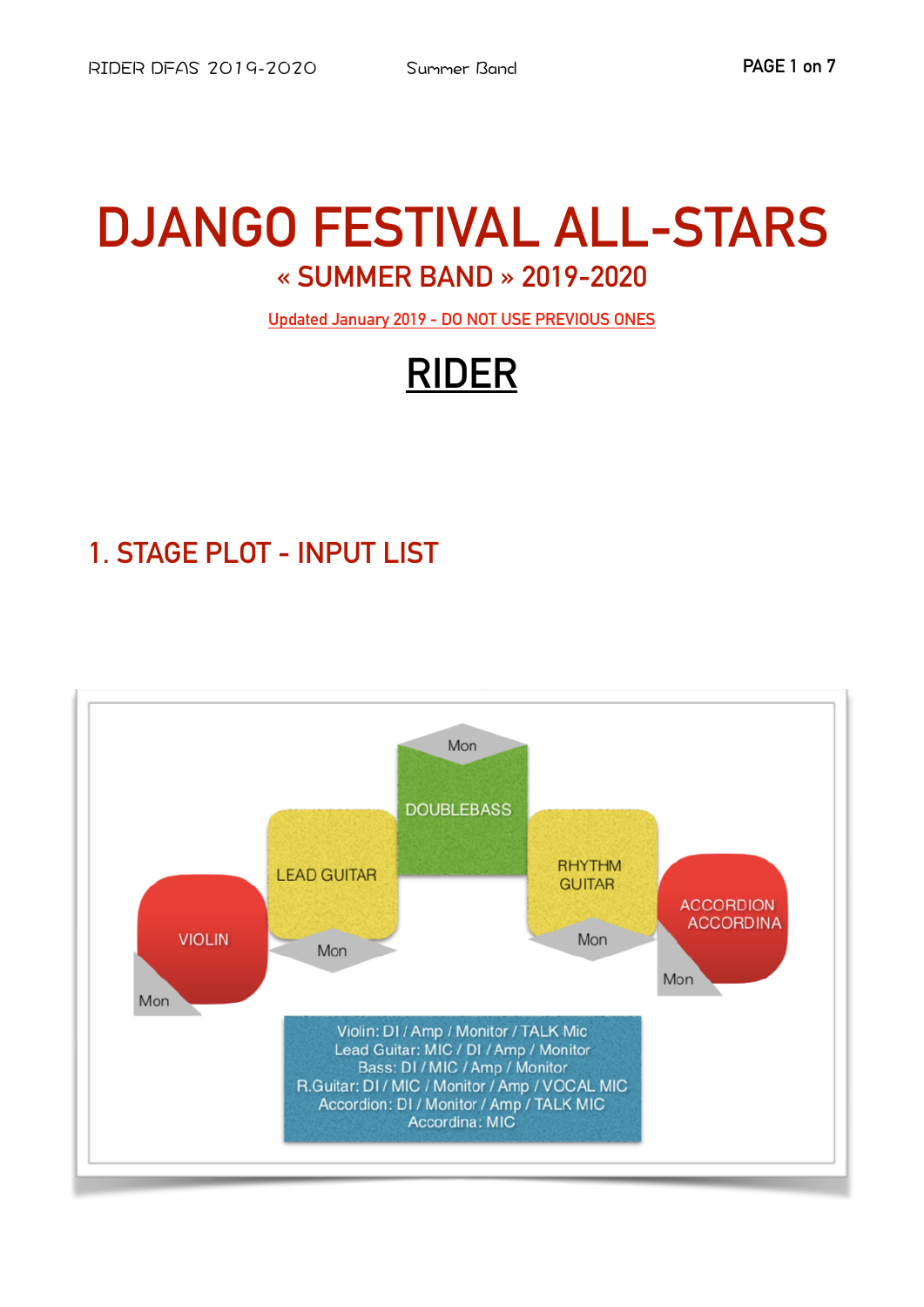### **INPUT LIST:**

| <b>INPUT</b> | <b>INSTRUMENT</b>                                 |
|--------------|---------------------------------------------------|
| DI           | Accordion from Pedal Board / Amp Link             |
| <b>MIC</b>   | <b>AKG C414 Accordion</b>                         |
| <b>MIC</b>   | <b>AKG C414 Accordion</b>                         |
| <b>MIC</b>   | <b>AKG C 414 Accordina</b>                        |
| DI           | <b>Acoustic Bass (From Pick-Up)</b>               |
| <b>MIC</b>   | <b>Acoustic Bass (Mic)</b>                        |
| <b>MIC</b>   | KM 184 Rhythm Gt                                  |
| DI           | Rhythm Gt ( Clip-On) - Mic Provided by the artist |
| <b>MIC</b>   | <b>VOCAL MIC BETA 58</b>                          |
| DI           | Violin ( Clip-On) Mic Provided by the artist      |
| <b>MIC</b>   | <b>AKG C414 Violin</b>                            |
| DI           | <b>Lead Guitar from AMP</b>                       |
| MIC          | KM 184 Lead Guitar                                |
| <b>MIC</b>   | Wireless SM 58Talk Mic 1 (MC)                     |
| MIC          | SM 58 Talk Mic 1 WIRELESS                         |
| <b>MIC</b>   | SM 58 Talk Mic 2 WIRELESS                         |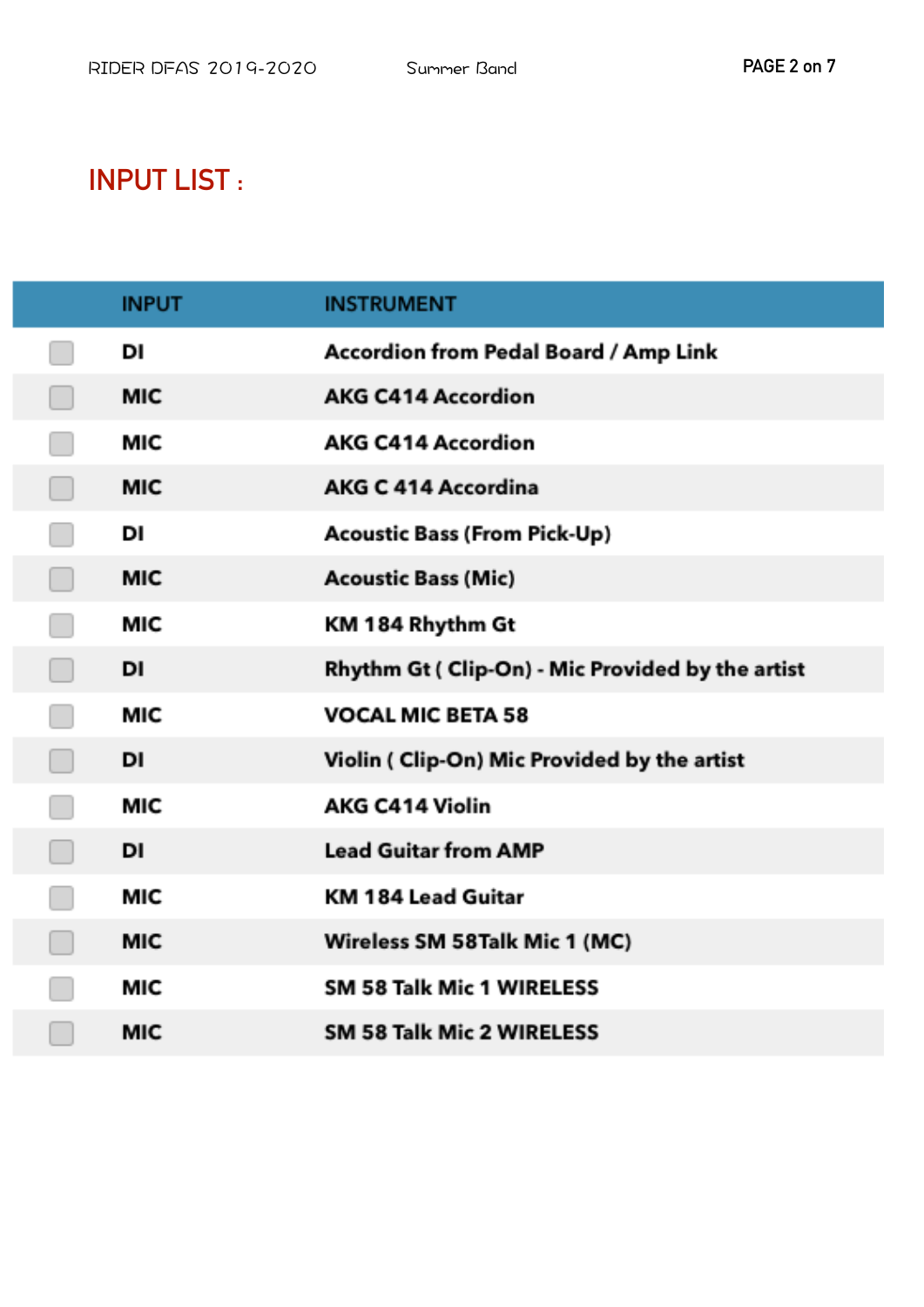### **2. BACKLINE TO BE PROVIDED BY THE VENUE or FESTIVAL**

#### **For the Guitars:**

**2 ACOUSTIC AMPS, type ROLAND AC 60 or AER Compact 60, could be substitutions but NO CALIFORNIA BLONDE**

**2 MICS type SM 57 or Static Mics type NEUMANN KM 184** 

**1 VOCAL MIC, Shure BETA58** 

**2 DIRECT BOX** 

**For the Accordion / Accordina:** 

**2 mics for Left and Right Hands AKG 414** 

**1 mic for Accordina AKG 414** 

**1 TALK MIC WIRELESS** 

**1 DI BOX 1 Keyboard amp type ROLAND KC series or AER ACOUSTIC AMP** 

**(NO GUITAR AMP !)** 

**For the Violin:** 

**1 static mic type Neumann TLM series** 

**1 DI** 

**1 ACOUSTIC AMP, type ROLAND AC 60 or AER Compact 60 NO CALIFORNIA BLOND and NO ELECTRIC GUITAR AMP.** 

**1 TALK MIC WIRELESS**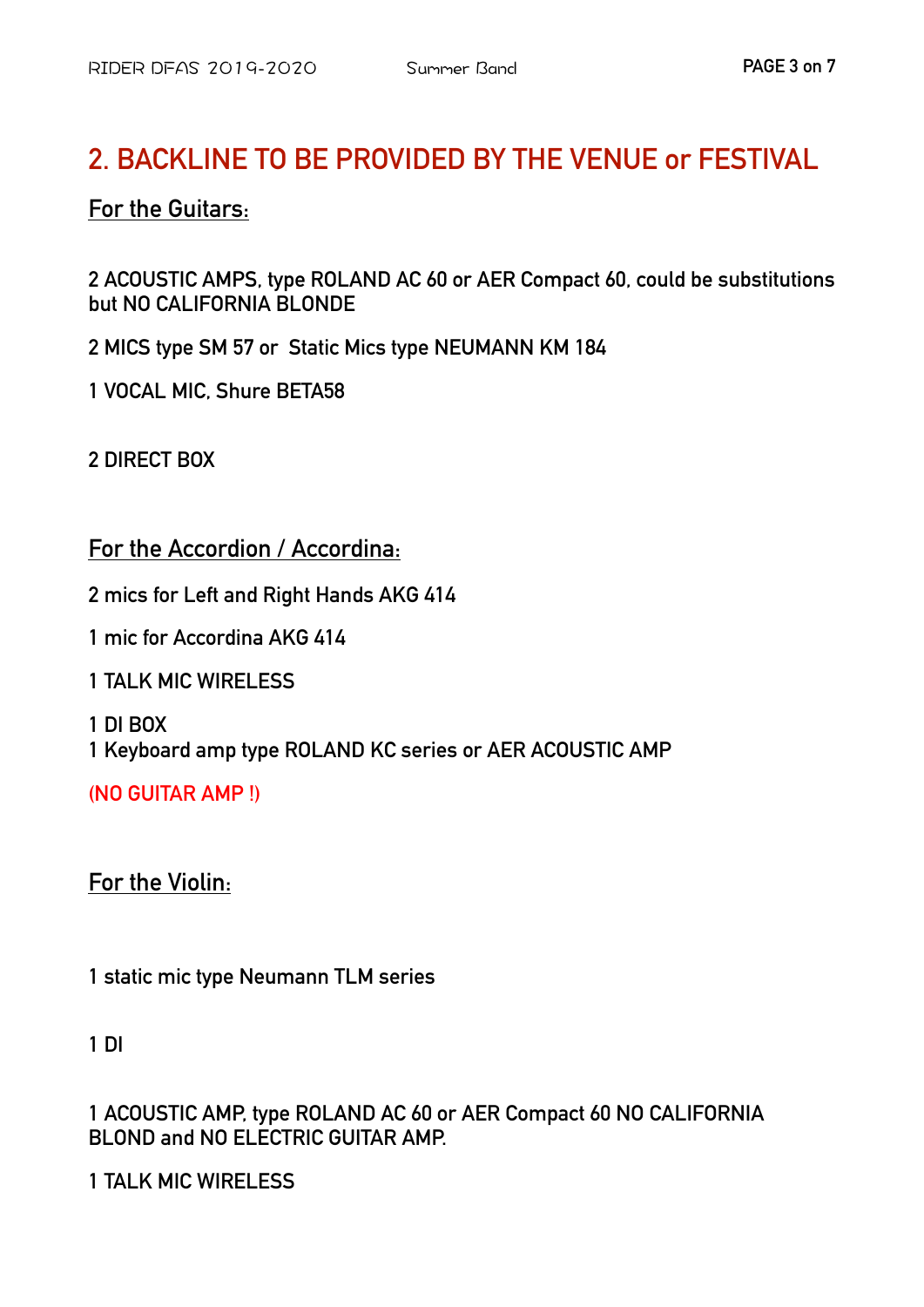#### **For the Bass:**

 **IMPORTANT !!! (THE INSTRUMENT HAS TO BE PROVIDED BY THE VENUE)** 

**Double Bass** 

**SIZE: 3/4 or 7/8 preferably** 

**STRING LENGTH: Scale (vibrating string length): 102 cm – 106 cm (3/4 - 7/8) "D-measure" also "D neck" (1st finger in 4th position play D note)** 

**MUST HAVE AD ILISTABLE BRIDGE** 

**PICK UP: Fishman Full Circle or The Realist (David Gage)** 

**BOW: French style** 

#### **AMPLIFIER AND SPEAKER:**

**Amplifier: Gallien-Krueger, Aguilar, Acoustic Image, Ampeg (combo or top)** 

**Speaker size: 1x12" or 2x10" or 4x10" (no 15" please!).** 

**Any cabinet is acceptable as long as it does not have 15" speakers within. These are too large for the acoustic bass.** 

**PLEASE RAISE THE AMP approx. 70cm. (the flight case works usually & covered in a black cloth)** 

#### **Microphone:**

**1 Microphone (one of the following on small stand to be set in front of bass): Electro-voice RE 20, Neumann TLM 170/TLM 103, Akg 414 or DPA 4099B with clip for bass** 

**An Active DI box BSS or equivalent with good quality from pickup**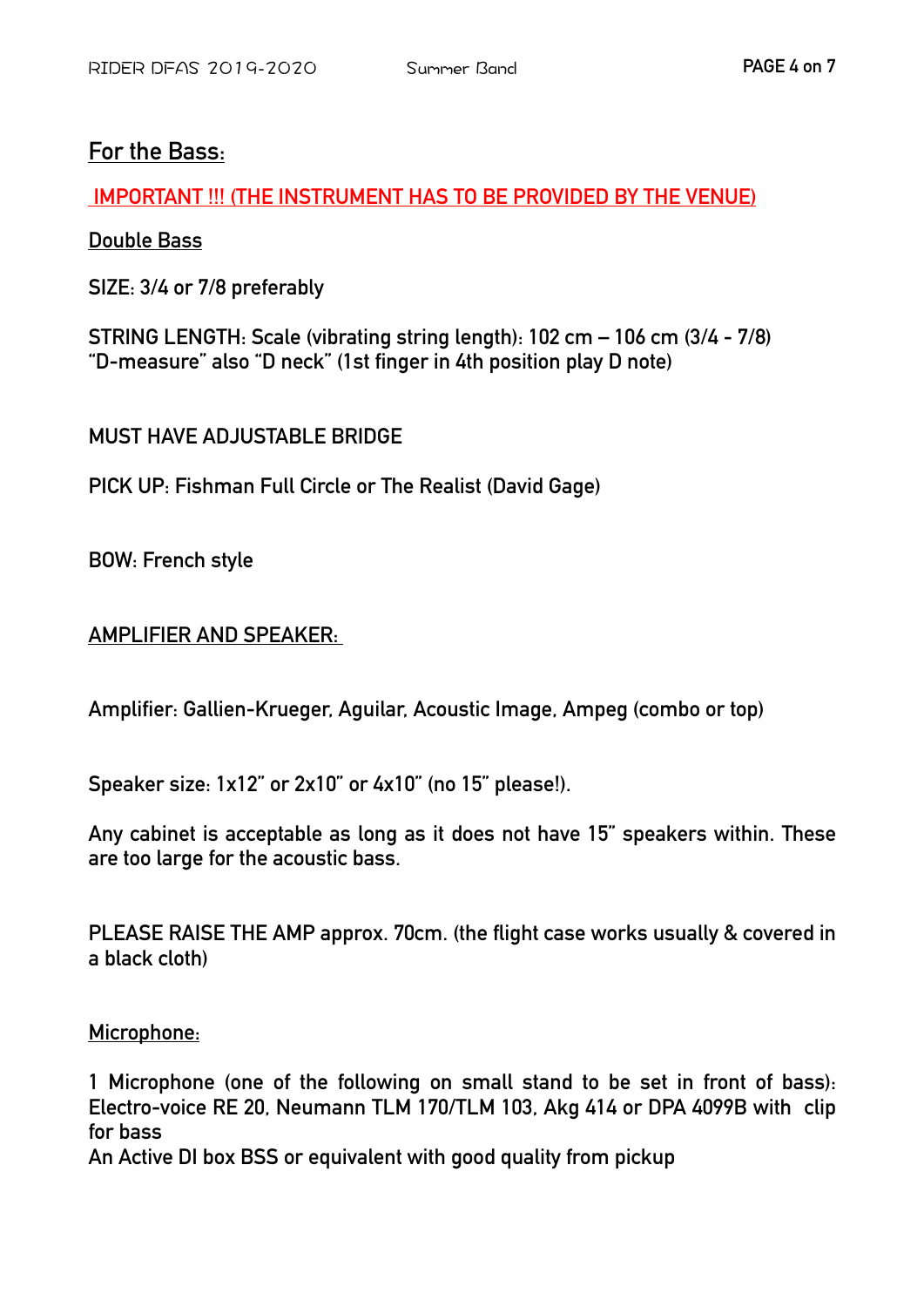**MISC BACKLINE TO PROVIDE :**

**2 CHAIRS** 

**2 MIDDLE HEIGHT STOOLS** 

**2 GUITAR STANDS** 

**2 MUSIC STANDS** 

**IMPORTANT RE MONITORS** 

**2 different reverbs type**

**5 different monitor mix**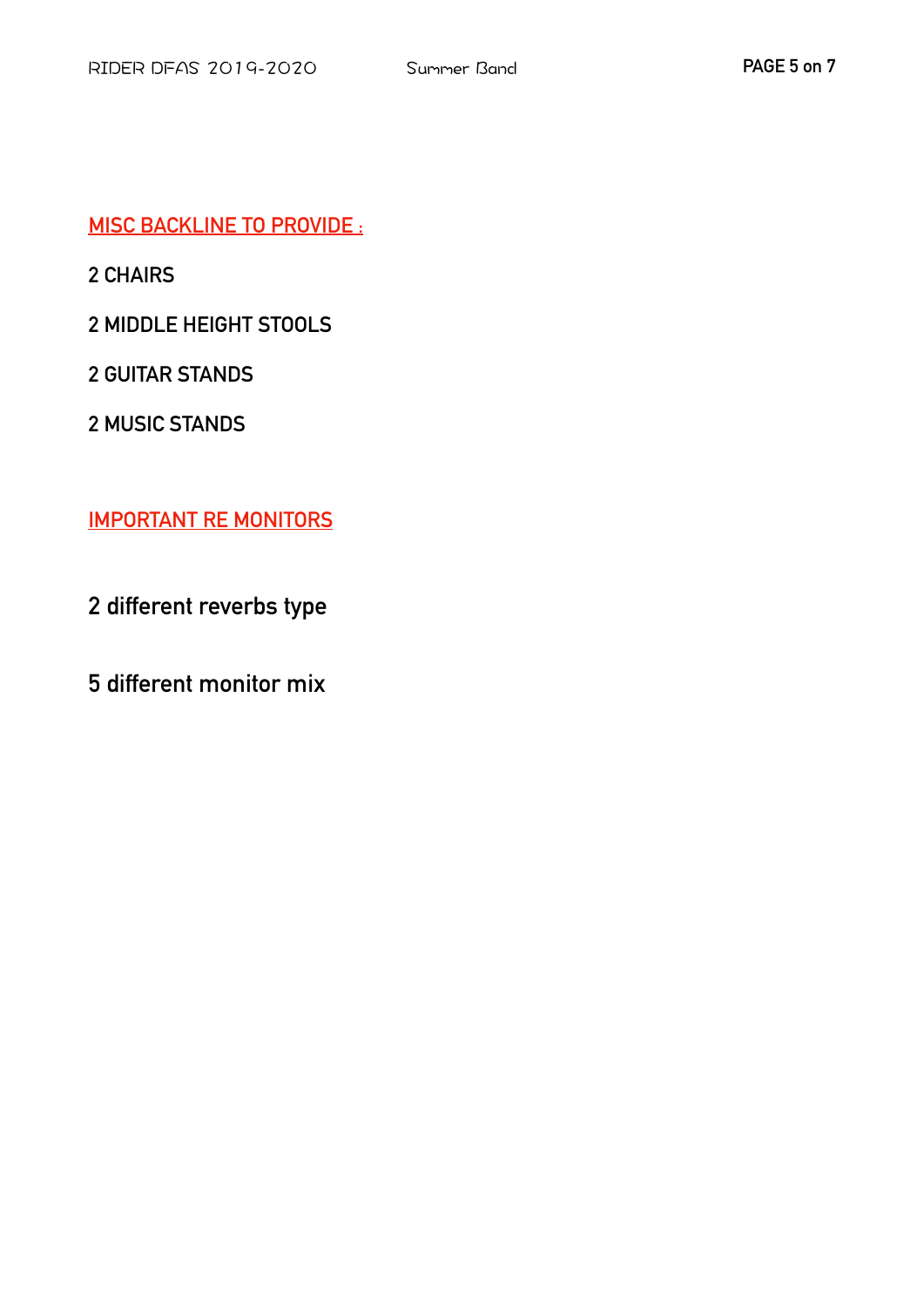# **2. SOUND CHECK**

**Starting the sound check as individual instruments:** 

**Use Mics in the house for the most acoustic sound, use DI in Monitors with reduced Mic Gain to avoid feedbacks** 

**In each monitor put the following mix:** 

**Leading instrument on the front, (e.g. Guitar Level high and low level for others instrument.) and others behind.** 

**Reduce High Frequencies in Guitar and Accordion, Violin to have a smooth shape on EQ.** 

**Add a little reverb for Violin, accordion and Guitars, HALL 1.8ms.** 

## **3. MIX and EQ**

### **VERY IMPORTANT**

**Live Acoustic should as acoustic as possible in the PA, too loud volume is not** 

**required but we need to keep the energy at a good level.** 

**Guitars are switching Lead to Rhythm performances very important to follow the** 

**level of each, higher level for the one doing a solo and lower level while doing the rhythm.** 

**Also it is highly recommended to follow the solos as volumes are concerned.**